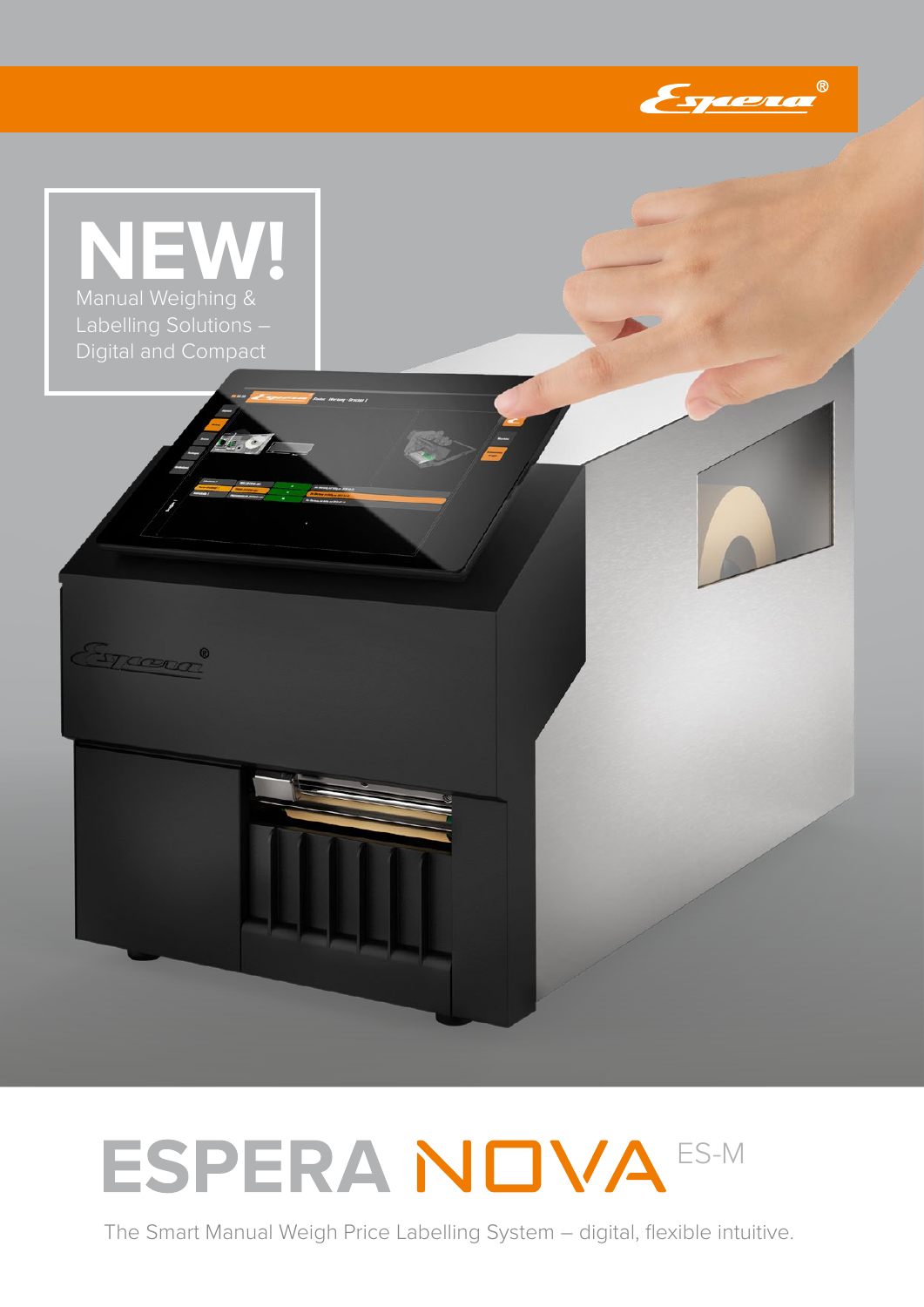# **FOR THOSE WHO DON´T WANT TO WAIT FOR THE FUTURE – DISCOVER THE NEW GENERATION IN MANUAL WEIGH PRICE LABELLING ESPERA NOVA**

Trad

## **ES-M**

The new ES-M labelling system sets completely new standards in terms of flexibility, stability and service-friendliness and can be used as a stand-alone printer, total printer or for weightrelated goods labelling. Combined with smart, digital functions of the Think4Industry machine software, machine operation is easier and more intuitive than ever before.

**FULL GLASS COLOR TOUCH-SCREEN WITH SWIPE FUNCTIONALIT** 



Individual adjustment and balancing of printing force for a perfect label print.

Weight ranges available up to: 7.5 kg / 12 kg / 30 kg / 60 kg.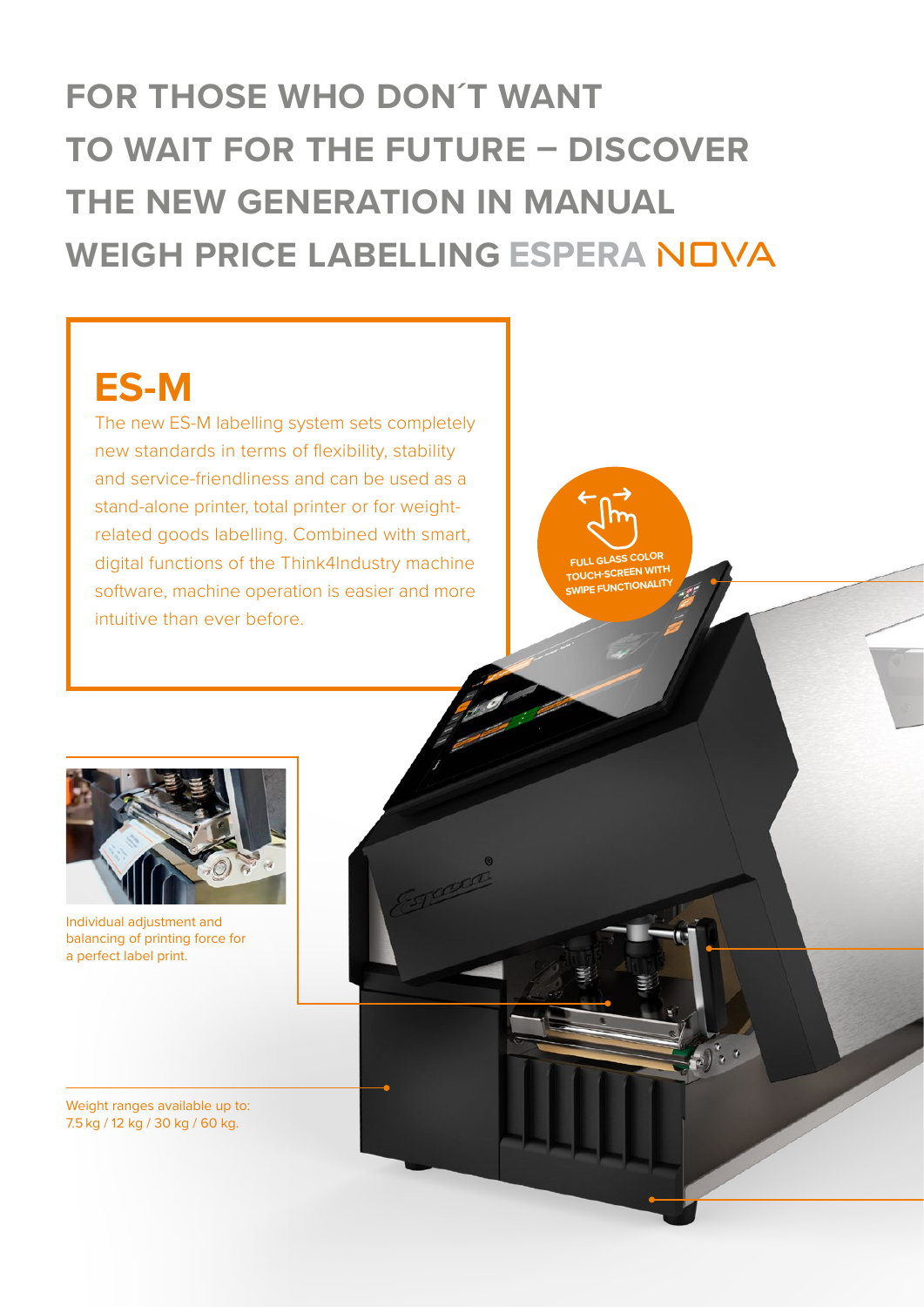The ES-M manual labelling system is also available as a high-speed version with a printing speed up to 300 mm/sec., which is more powerful than any other in its class.

The motor-driven unwinding of the backing paper ensures maximum reliability and precision.

The easily accessible electronic area offers a maximum of service friendliness.



Stable and hygienic stainless steel machine housing including all inside positioned cable connections.



Unique light barrier bar for automatic recognition of different label sizes and label geometries.

*SmartHead* thermal bar for a fully automatic control of printing quality.



### **SMART TECHNOLOGY**

We adapt our machines to your production requirements and not vice versa!

#### **Think4Industry**

The smart machine software for an easy and intuitive machine operation.

#### **ModularDisplay**

The customer can choose between a printer-integrated display or a removable display. The printer is also available without display, for example as a total printer.

#### **SmartHead**

Keep a realtime overview of the printing quality of the thermal bar as well as the remaining runtime by using the unique *SmartHead* functionality as a tool to improve your quality control.



#### **Protect+**

Hygienic stainless steel construction with internal connection of all relevant components and cables for corrosion protection at its highest.